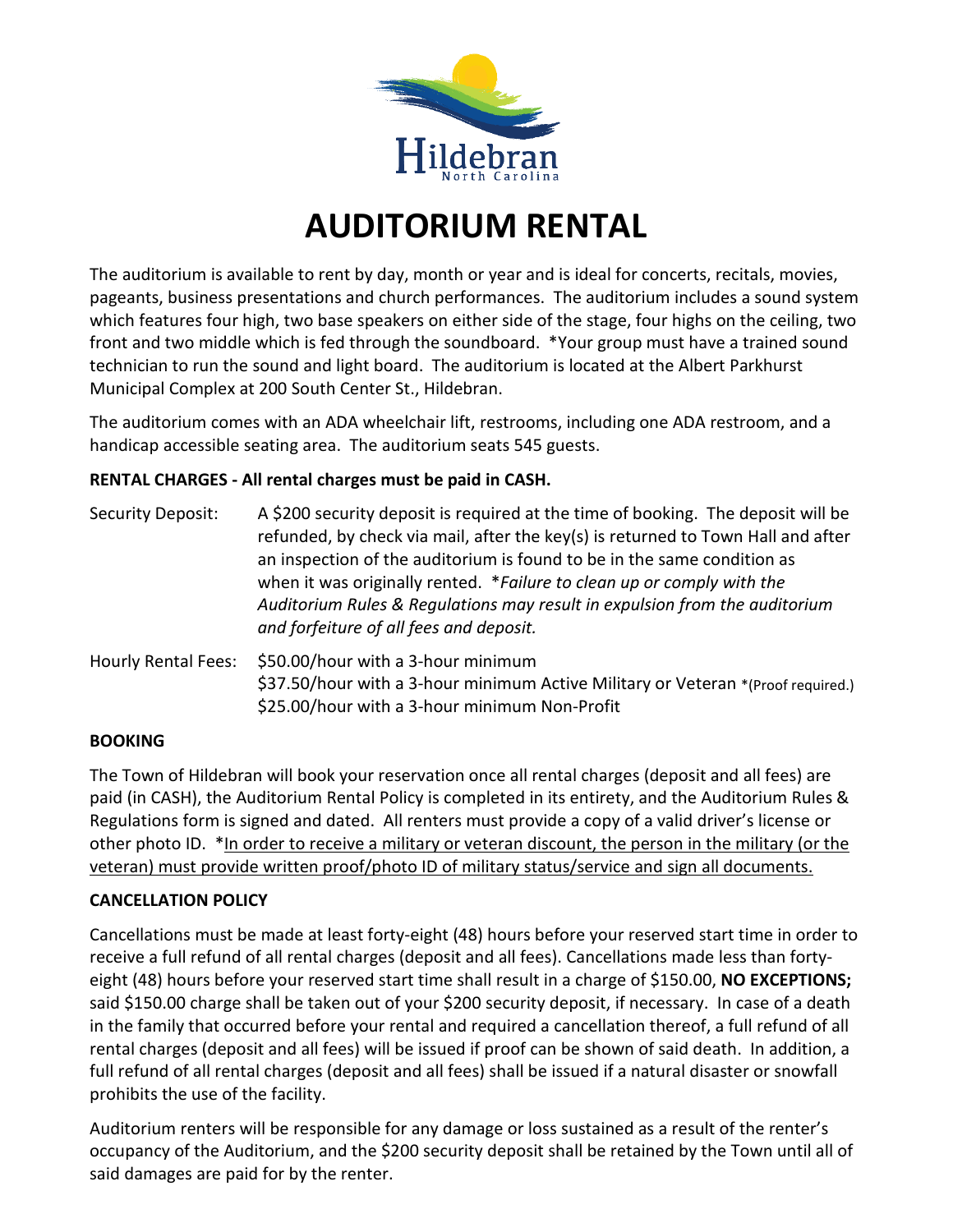## **AUDITORIUM RENTAL POLICY**

| <b>RENTER INFORMATION</b> |  |
|---------------------------|--|
|                           |  |
|                           |  |
|                           |  |
|                           |  |
|                           |  |
| <b>EVENT INFORMATION</b>  |  |
|                           |  |
|                           |  |
|                           |  |

Office Use Only

| <b>RENTAL CHARGES:</b><br>Security Deposit: |  | <b>KEYS:</b><br>I acknowledge that I have received the keys to the<br>Auditorium and will only use the keys for my<br>designated booking time. I will return the keys<br>to Town Hall the next business day.                     |  |
|---------------------------------------------|--|----------------------------------------------------------------------------------------------------------------------------------------------------------------------------------------------------------------------------------|--|
| Rental Fee:                                 |  |                                                                                                                                                                                                                                  |  |
| TOTAL:                                      |  |                                                                                                                                                                                                                                  |  |
| Date Paid:                                  |  | $Key #$ and the set of the set of the set of the set of the set of the set of the set of the set of the set of the set of the set of the set of the set of the set of the set of the set of the set of the set of the set of the |  |
|                                             |  | Date Key Returned: National Action of the Material Action of the Material Action of the Material Action of the                                                                                                                   |  |
|                                             |  | Refund Deposit: $\Box$ Yes $\Box$ No                                                                                                                                                                                             |  |